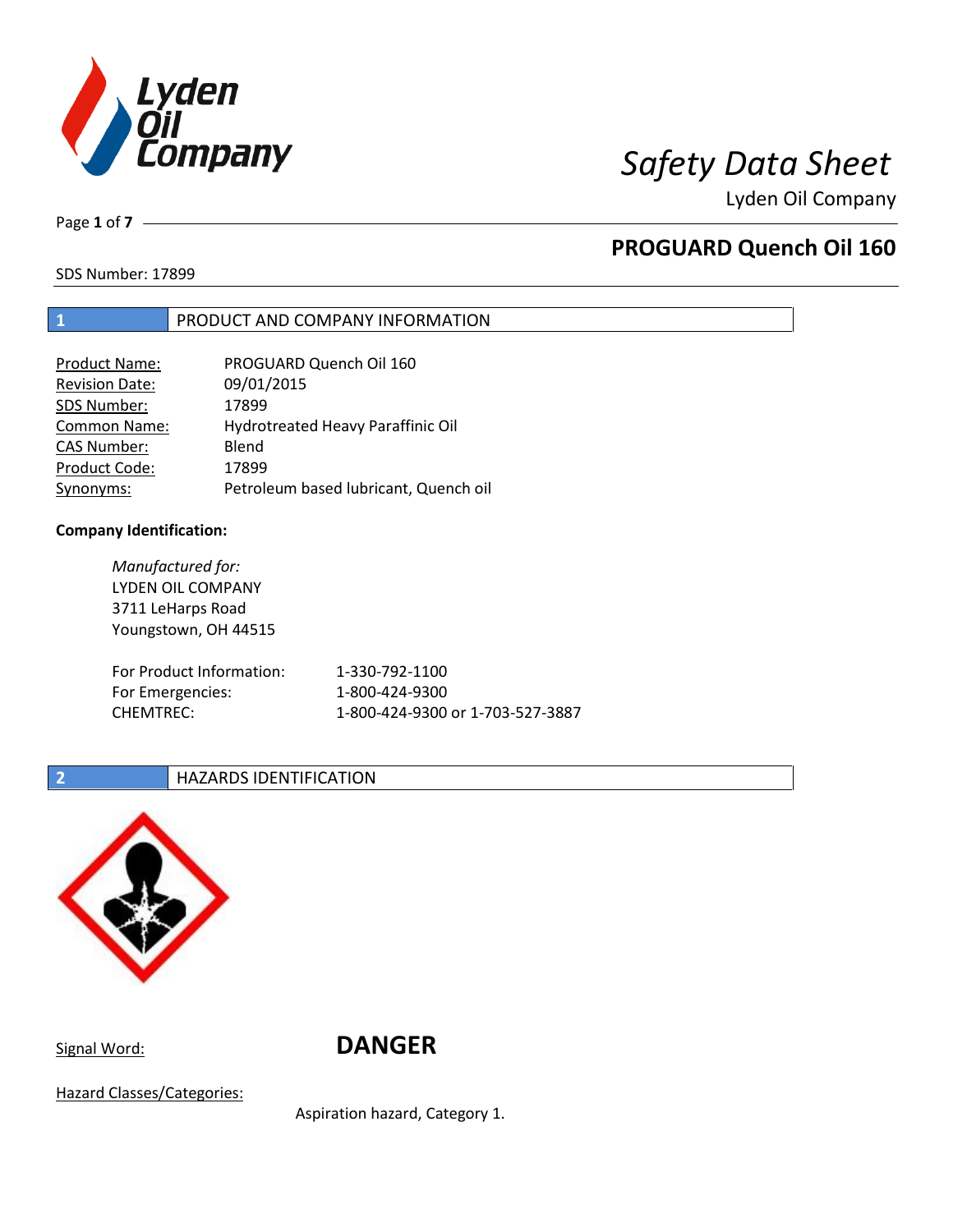

SDS Number: 17899

Page **2** of **7**

# **PROGUARD Quench Oil 160**

Hazard Statement(s):

H304: May be fatal if swallowed and enters airways.

Precaution Statement(s):

P101: If medical advice is needed, have product container or label at hand. P102: Keep out of reach of children. P103: Read label before use. P301+310: IF SWALLOWED: Immediately call a POISON CENTER/doctor. P331: Do NOT induce vomiting.

Other Hazard Statement(s):

Repeated exposure may cause skin dryness or cracking.

## **3** COMPOSITION / INFORMATION ON INGREDIENTS

Ingredients:

*Mixture of the substances listed below with nonhazardous additions.*

| <b>Chemical Name</b>                                      | <b>CAS Number</b> | Percentage |
|-----------------------------------------------------------|-------------------|------------|
| Distillates (petroleum), solvent-dewaxed heavy paraffinic | 64742-65-0        | >90        |
| Additives                                                 | N/A               | $<$ 10     |

*\*Any concentration shown as a range is to protect confidentiality or is due to batch variation.*

| $\overline{4}$                     | <b>FIRST AID MEASURES</b>                                                                                         |  |  |
|------------------------------------|-------------------------------------------------------------------------------------------------------------------|--|--|
| Description of First Aid Measures: |                                                                                                                   |  |  |
| Inhalation:                        | If symptoms develop, move victim to fresh air. If symptoms persist,<br>obtain medical attention.                  |  |  |
| Skin Contact:                      | Wash with soap and water. Remove contaminated clothing and wash<br>before reuse. Get medical attention if needed. |  |  |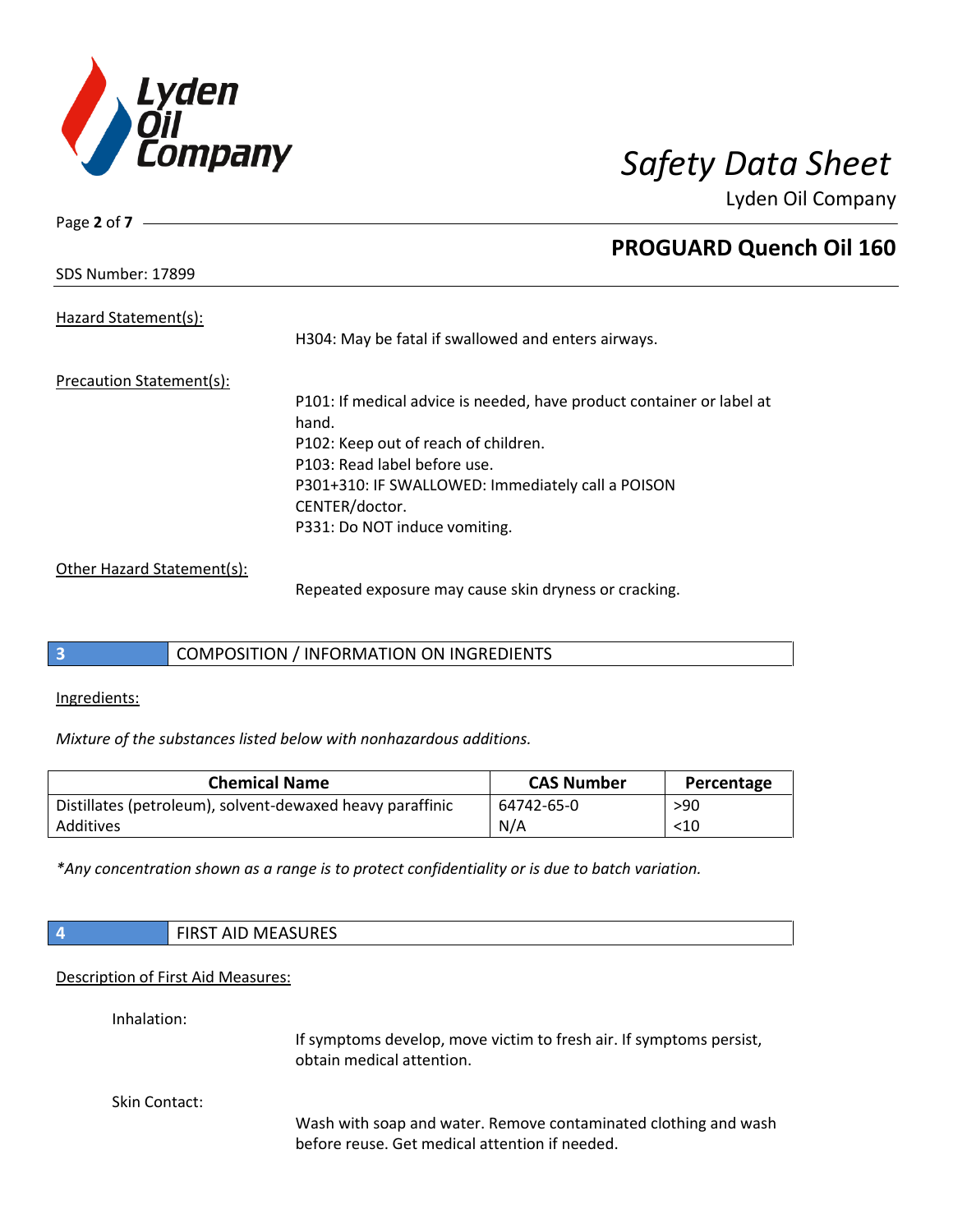

| Page 3 of 7 $\_\_$                            |                             |                                                                                                                                                                                                   |
|-----------------------------------------------|-----------------------------|---------------------------------------------------------------------------------------------------------------------------------------------------------------------------------------------------|
|                                               |                             | <b>PROGUARD Quench Oil 160</b>                                                                                                                                                                    |
| SDS Number: 17899                             |                             |                                                                                                                                                                                                   |
| Eye Contact:                                  |                             |                                                                                                                                                                                                   |
|                                               |                             | Rinse opened eye for several minutes under running water. If<br>symptoms persist, consult medical attention.                                                                                      |
| Ingestion:                                    | attention.                  | Rinse mouth with water. If symptoms develop, obtain medical                                                                                                                                       |
| Symptoms and Effects, both acute and delayed: |                             | No further relevent data available.                                                                                                                                                               |
| <b>Recommended Actions:</b>                   |                             | Treat symptomatically. Call a doctor or poison<br>control center for guidance.                                                                                                                    |
| 5                                             | FIRE FIGHTING MEASURES      |                                                                                                                                                                                                   |
| Recommended Fire-Extinguishing Equipment:     |                             | Use dry powder, foam, or carbon dioxide fire<br>extinguishers. Water may be ineffective in fighting<br>an oil fire unless used by experienced fire fighters.                                      |
| Possible Hazards During a Fire:               |                             | Hazardous combustion products may include: A<br>complex mixture of airborne solid and liquid<br>particulates and gases (smoke). Carbon monoxide.<br>Unidentified organic and inorganic compounds. |
| Recommendations to Firefighters:              |                             | No special measures required.                                                                                                                                                                     |
|                                               | ACCIDENTAL RELEASE MEASURES |                                                                                                                                                                                                   |

## **6** ACCIDENTAL RELEASE MEASURES

Personal Precautions:

Avoid contact with skin, eyes, and clothing. Keep away from sources of ignition.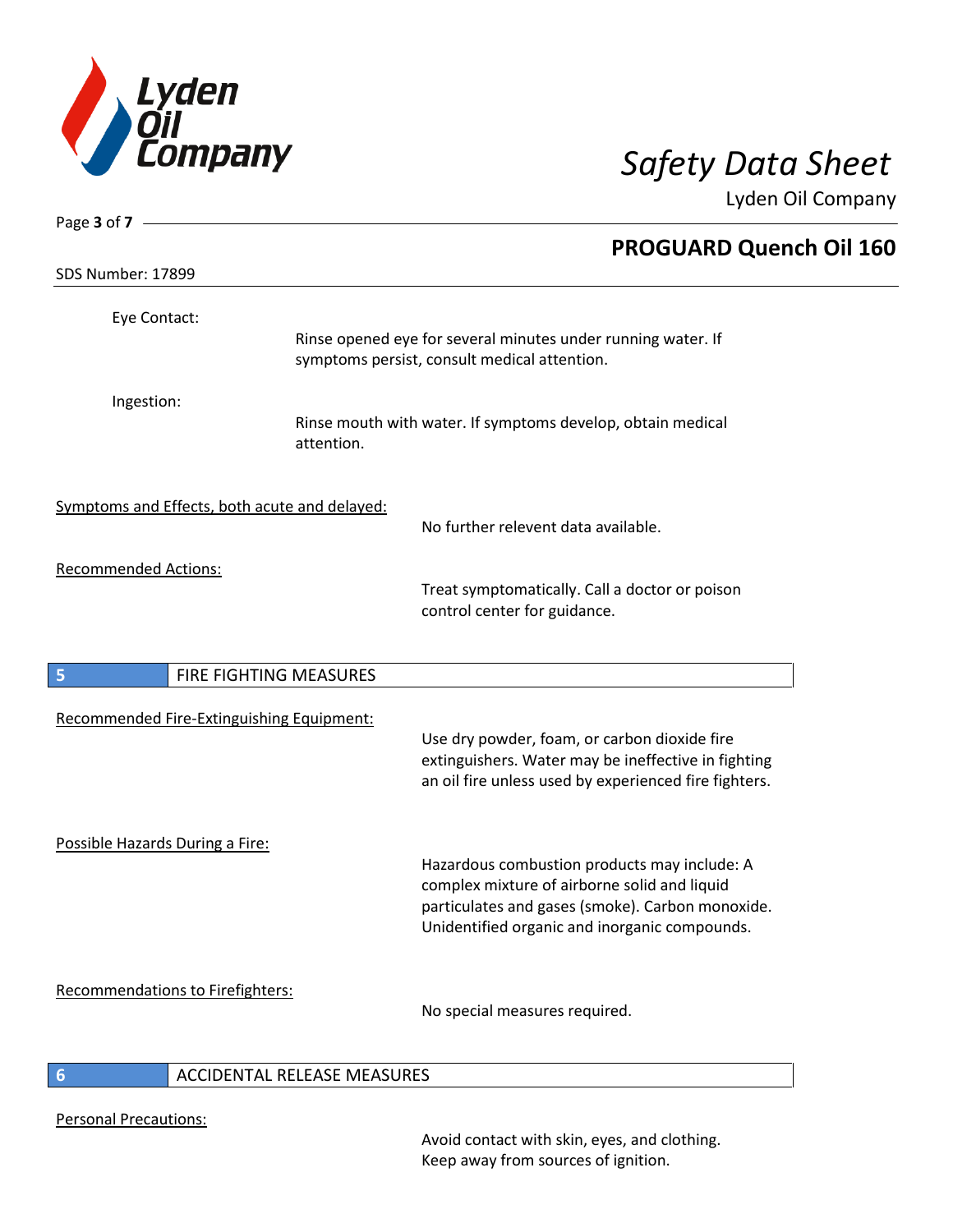

| <b>PROGUARD Quench Oil 160</b><br>SDS Number: 17899<br><b>Emergency Procedures:</b><br>Contain spilled material, collect in suitable and<br>properly labled containers.<br><b>Environmental Precautions:</b><br>Do not allow to reach sewage system or any water<br>course.<br>Do not allow to enter ground waters.<br>Cleanup Procedures: |
|--------------------------------------------------------------------------------------------------------------------------------------------------------------------------------------------------------------------------------------------------------------------------------------------------------------------------------------------|
|                                                                                                                                                                                                                                                                                                                                            |
|                                                                                                                                                                                                                                                                                                                                            |
|                                                                                                                                                                                                                                                                                                                                            |
|                                                                                                                                                                                                                                                                                                                                            |
|                                                                                                                                                                                                                                                                                                                                            |
|                                                                                                                                                                                                                                                                                                                                            |
|                                                                                                                                                                                                                                                                                                                                            |
|                                                                                                                                                                                                                                                                                                                                            |
|                                                                                                                                                                                                                                                                                                                                            |
|                                                                                                                                                                                                                                                                                                                                            |
|                                                                                                                                                                                                                                                                                                                                            |
|                                                                                                                                                                                                                                                                                                                                            |
| Pick up excess with inert absorbant material.                                                                                                                                                                                                                                                                                              |
|                                                                                                                                                                                                                                                                                                                                            |
| <b>HANDLING AND STORAGE</b>                                                                                                                                                                                                                                                                                                                |
|                                                                                                                                                                                                                                                                                                                                            |
| <b>Handling Precautions:</b><br>Handle with care and avoid spillage on the floor.                                                                                                                                                                                                                                                          |
| Do not cut, weld, drill, grind, braze, or solder                                                                                                                                                                                                                                                                                           |
| container.                                                                                                                                                                                                                                                                                                                                 |
|                                                                                                                                                                                                                                                                                                                                            |
| <b>Storage Requirements:</b>                                                                                                                                                                                                                                                                                                               |
| Keep container tightly sealed.<br>Keep away from sources of ignition.                                                                                                                                                                                                                                                                      |
|                                                                                                                                                                                                                                                                                                                                            |
|                                                                                                                                                                                                                                                                                                                                            |
| 8<br>EXPOSURE CONTROLS / PERSONAL PROTECTION                                                                                                                                                                                                                                                                                               |
| <b>Exposure Limits:</b>                                                                                                                                                                                                                                                                                                                    |
| -64742-65-0 Distillates (petroleum), solvent-dewaxed heavy paraffinic (>90%):                                                                                                                                                                                                                                                              |
|                                                                                                                                                                                                                                                                                                                                            |
| ACGIH TLV - Long-term value: 5mg/m <sup>3</sup>                                                                                                                                                                                                                                                                                            |
| OSHA PEL - Long-term value: 5mg/m <sup>3</sup>                                                                                                                                                                                                                                                                                             |
| <b>Engineering Controls:</b>                                                                                                                                                                                                                                                                                                               |
| All ventilation should be designed in accordance                                                                                                                                                                                                                                                                                           |
| with OSHA standard (29 CFR 1910.94).                                                                                                                                                                                                                                                                                                       |
| Personal Protective Equipment:                                                                                                                                                                                                                                                                                                             |

Wash hands before breaks and at the end of work. Use safety glasses and gloves.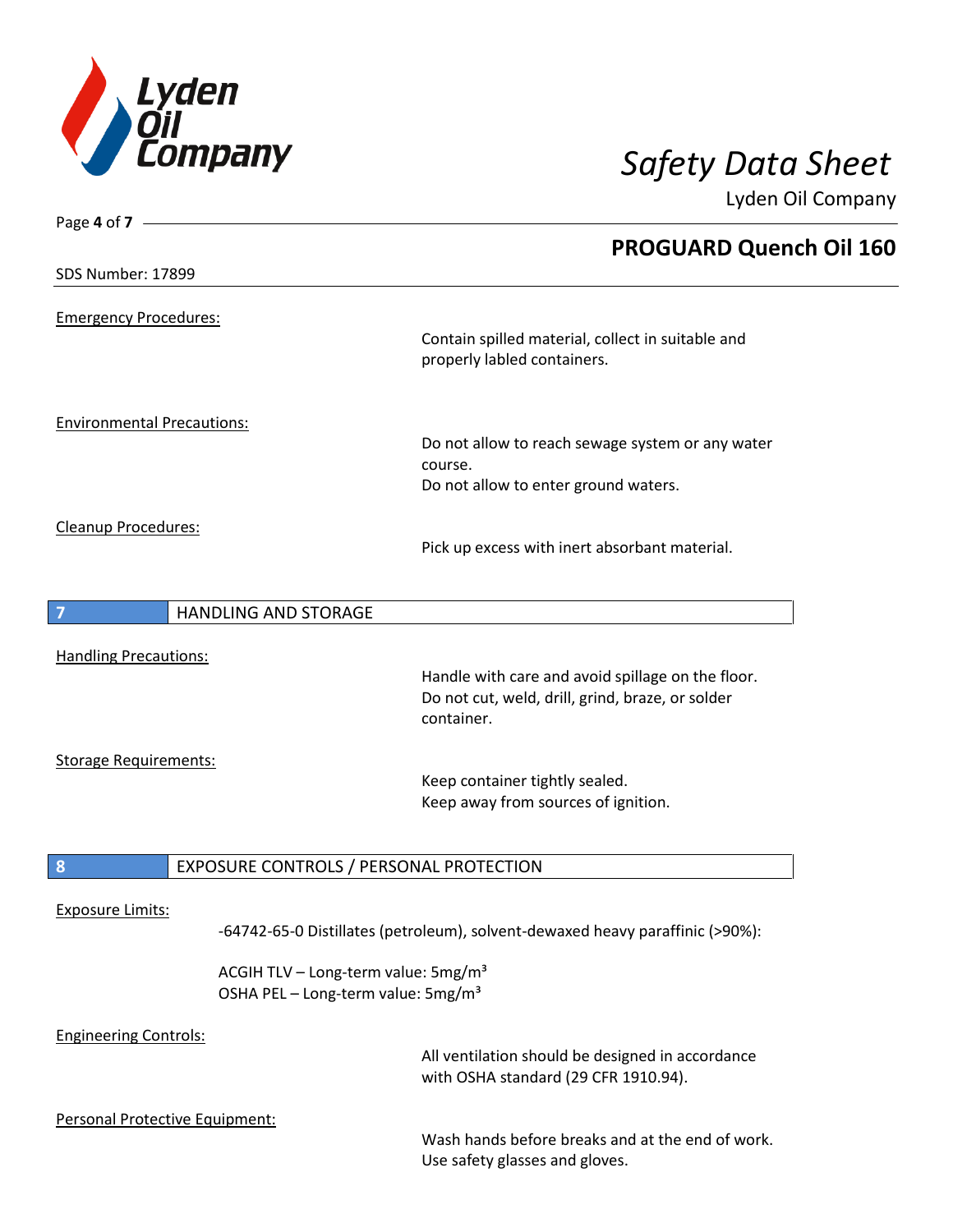

SDS Number: 17899

Page **5** of **7**

# **PROGUARD Quench Oil 160**

| 9                             | PHYSICAL AND CHEMICAL PROPERTIES |                                               |  |
|-------------------------------|----------------------------------|-----------------------------------------------|--|
|                               |                                  |                                               |  |
| Color:                        |                                  | Amber                                         |  |
| <b>Physical State:</b>        |                                  | Liquid                                        |  |
| Odor:                         |                                  | Data not available                            |  |
| Odor Threshold:               |                                  | Data not available                            |  |
| pH:                           |                                  | Data not available                            |  |
| <b>Melting Point:</b>         |                                  | Data not available                            |  |
| <b>Boiling Point:</b>         |                                  | Data not available                            |  |
| <b>Boiling Range:</b>         |                                  | Data not available                            |  |
| Flash Point:                  |                                  | 198.9° C / 390° F (COC Method)                |  |
| <b>Evaporation Rate:</b>      |                                  | Data not available                            |  |
| Flammability:                 |                                  | Data not available                            |  |
| Flammability Limits:          |                                  | Data not available                            |  |
| Vapor Pressure:               |                                  | Data not available                            |  |
| Vapor Density:                |                                  | Data not available                            |  |
| <b>Relative Density:</b>      |                                  | Data not available                            |  |
| Solubilities:                 |                                  | Insoluble in water                            |  |
| <b>Partition Coefficient:</b> |                                  | Data not available                            |  |
| Auto-Ignition Temperature:    |                                  | Data not available                            |  |
| Decomposition Temperature:    |                                  | Data not available                            |  |
| Viscosity:                    |                                  | 20.2 mm <sup>2</sup> /sec (kinematic at 40°C) |  |
|                               |                                  |                                               |  |

| 10                          | STABILITY AND REACTIVITY |                                                                  |
|-----------------------------|--------------------------|------------------------------------------------------------------|
| Stability:                  |                          | Stable under normal conditions.                                  |
| Reactivity:                 |                          | Not reactive under normal conditions.                            |
| <b>Conditions to Avoid:</b> |                          | Extreme temperature, sparks, open flame, and<br>direct sunlight. |
| <b>Hazardous Reactions:</b> |                          | No known hazardous reactions.                                    |
| Incompatible Materials:     |                          | No further relevant information available.                       |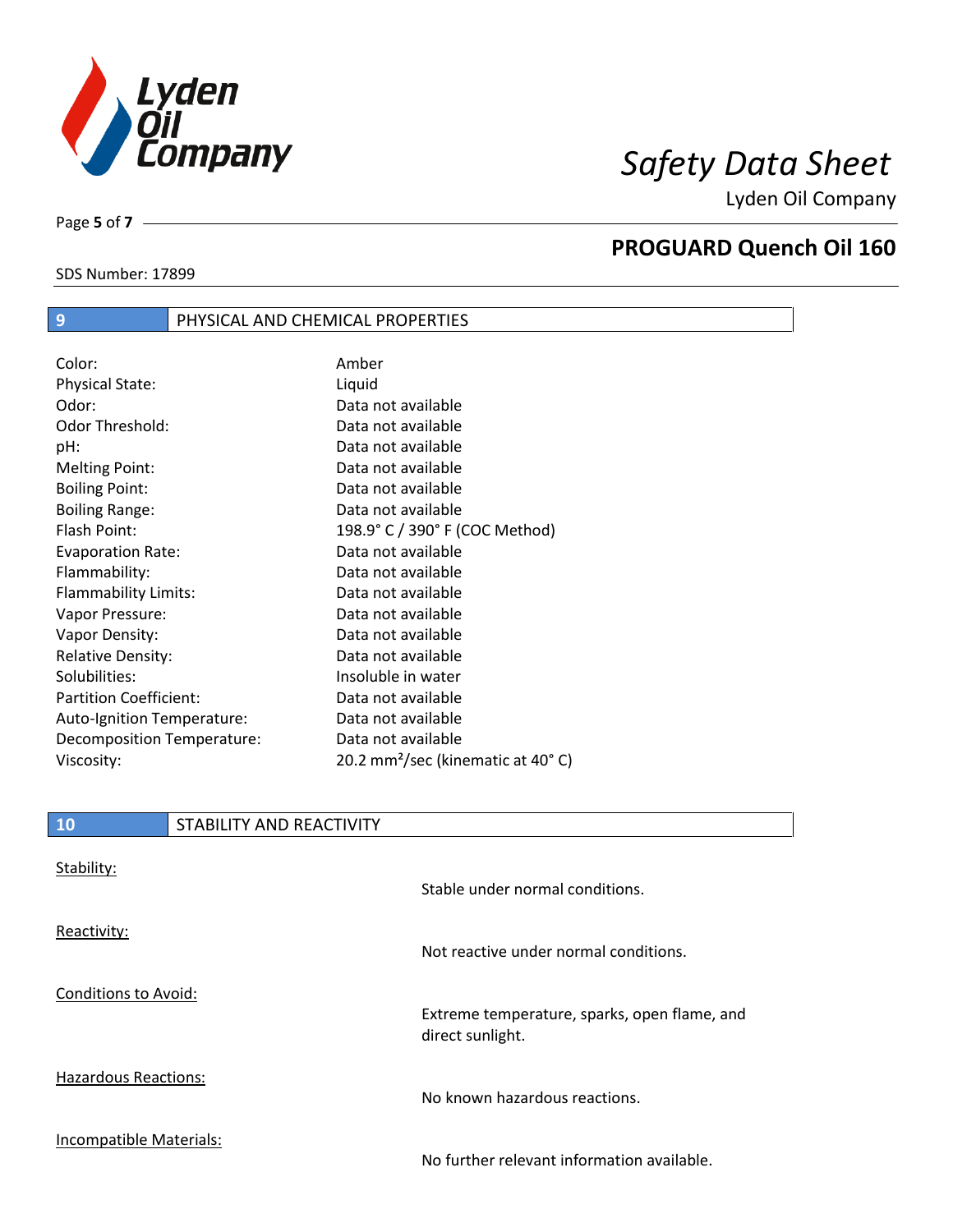

**PROGUARD Quench Oil 160**

Lyden Oil Company

| SDS Number: 17899 |  |
|-------------------|--|
|                   |  |

Page **6** of **7**

Decomposition Products:

Hazardous decomposition products are not expected to form.

| <b>11</b>                    | <b>TOXICOLOGICAL INFORMATION</b>    |                                                                                                                           |
|------------------------------|-------------------------------------|---------------------------------------------------------------------------------------------------------------------------|
| Routes of Exposure:          |                                     | Skin and eye contact are the primary routes of<br>exposure although exposure may occur following<br>accidental ingestion. |
| <b>Exposure Effects:</b>     |                                     | Repeated skin contact may cause dermatitis or an<br>oil acne.                                                             |
| <b>Measures of Toxicity:</b> |                                     | No test data available.                                                                                                   |
|                              | Carcinogenic/Mutagenic Precautions: | Non-carcinogenic and not expected to be<br>mutagentic.                                                                    |

Ecological Precautions:

Avoid exposing to the environment.

### Ecological Effects:

No specific environmental or aquatic data available.

|  | - 12 | DISPOSAL CONSIDERATIONS |
|--|------|-------------------------|
|--|------|-------------------------|

### Disposal Methods:

Dispose of waste material in accordance with all local, state, and federal requirements.

### Disposal Containers:

Use properly approved container for disposal.